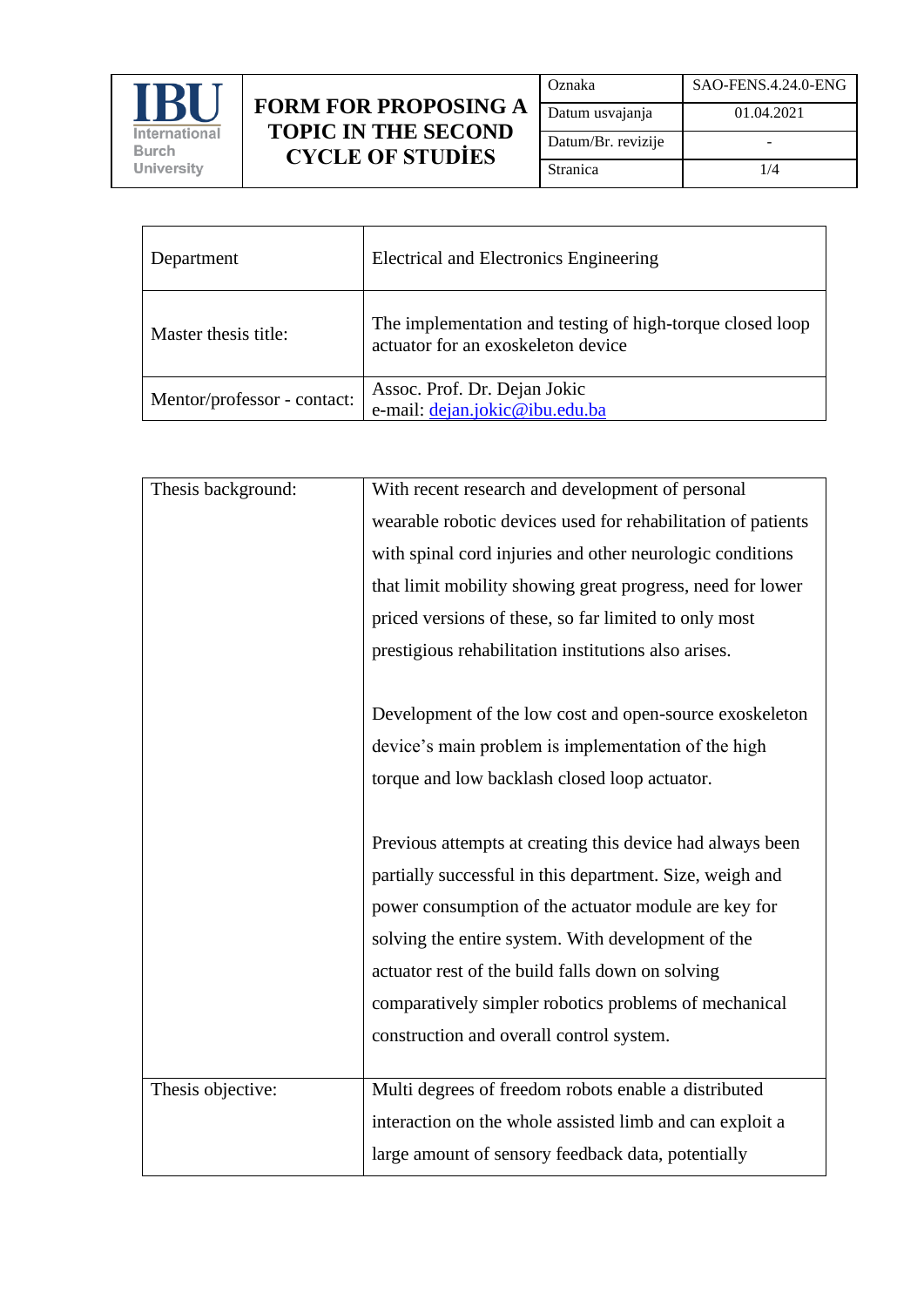

providing new capabilities within standard rehabilitation sessions [1].

Development of the exoskeleton as an multi degree of freedom robot needs to start with development of high torque and precisely controllable actuator. Research that has been done on similar requirement prosthesis by researchers from Universities of Mostar and Sarajevo, showed that hydraulic power system is a way to go, since both electric and pneumatic actuators did not meet size/power ratio [2].

Actuator unit consisting of a reversable hydraulic piston powering a revolute joint of the robot with integrated rotary encoder needs to be developed. Each actuator is to have its own position control MCU running PID controller. This would simplify control of the system with multiple actuators by the central motion controller.

Additional actuators can be added to the same motion controller and setpoint for each actuator can be passed trough I2C or some other communication protocol. Status of the actuator, its current position, work state and any additional parameters are sent to the motion controller for further processing.

Motion controller is going to use an absolute encoder, most likely MPU6050 inertial measurement unit [3], to determine the reference angle of the exoskeleton. To be able to control the entire system and achieve predetermined motion cycles inverse-kinematics model of